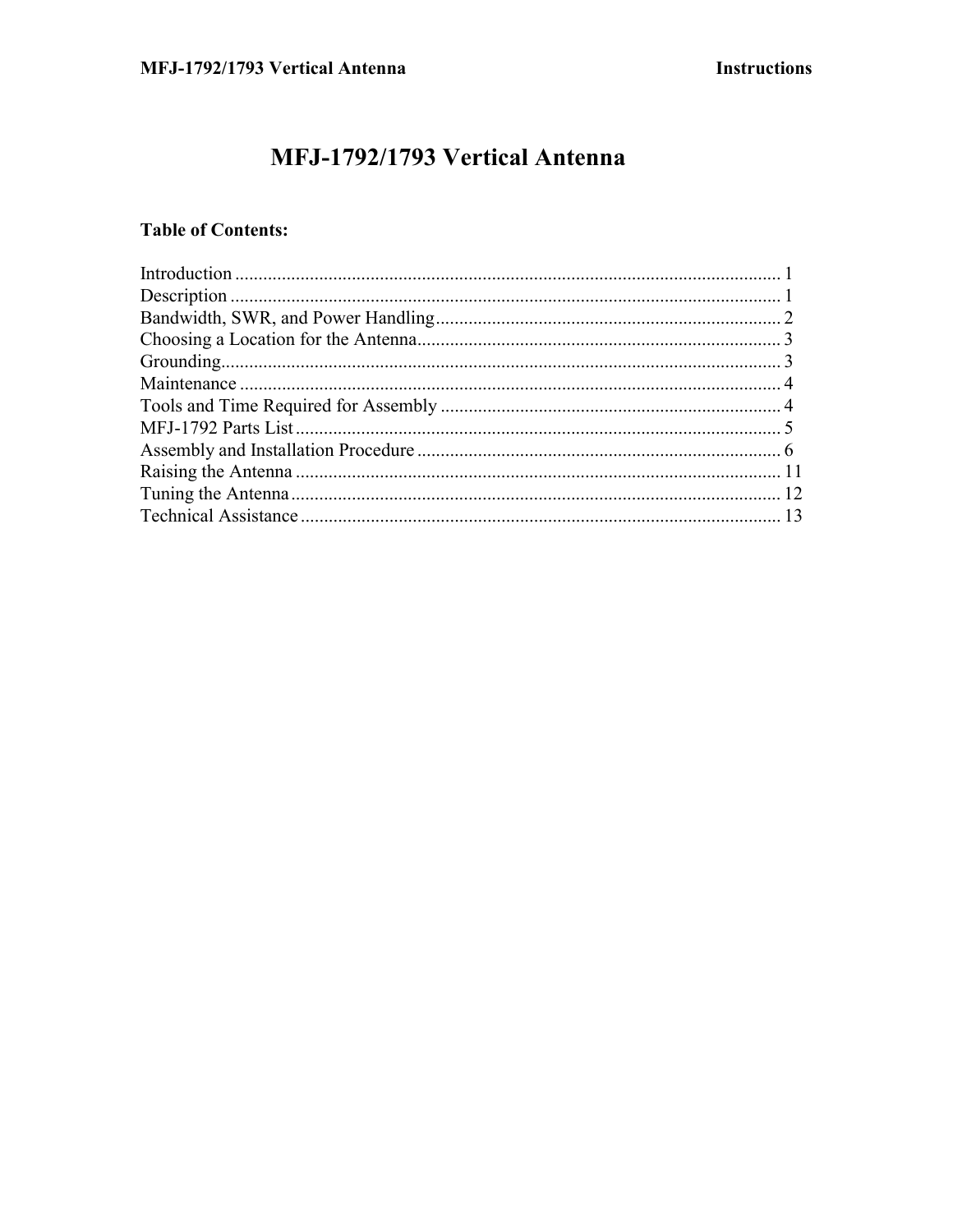## **MFJ-1792/1793 INSTRUCTION MANUAL**

## **INTRODUCTION**

On frequencies below 7 MHz, where vertical polarization and low wave angles are desired, the antenna must be very high above ground or vertically polarized. On low frequencies , the height of a vertical half wave dipole antenna is usually impraticle to construct. A half wave vertical (Hertz) on 80 meters, for example, is approximately 133 feet high. This is a very difficult height to achieve. If a vertical antenna is grounded, the height only needs to be a quarter wave length. The ground system acts as an "electrical mirror". The missing half of the antenna is supplied by the "mirror image". The directional characteristics of a grounded quarter wave antenna over perfect ground are the same as a half wave antenna in free space. A grounded quarter wave vertical has a circular or omni-directional pattern in the horizontal plane, and radiates maximum signal at low angles above the horizon.

A grounded vertical antenna can be shorter than a quarter wavelength and be made resonant by loading it with inductance, capacitance (at or near the top), or both. Loading the antenna can be done several different ways, but not every way has the same efficiency. In general, the best efficiency is obtained by top loading the antenna.

The efficiency of a quarter wave or a shorter vertical antenna can easily exceed 50% if special care is taken in constructing of the ground system and the loading method. To attain an efficiency comparable with a 1/2 wave antenna in grounded antennas having heighths of 1/4 wavelength or less, great care must be taken to reduce ground resistance and the resistance of any required loading inductors. MFJ 1792 / 1793 uses the best technique available to provides maximum efficiency on the 80, 40 and 20 meter bands. On 40 meters the antenna is a 33 foot (full quarter wave) large diameter antenna. On the 20 meter band, MFJ uses decoupling stub technology for maximum efficiency. The decoupling stub is a full quarter wave. Top loading technology, the most efficient form of loading, is used on 80 meters.

## **DESCRIPTION**

The MFJ-1792 / 1793 operates as a full quarter wave on 40 and 20 meters, and a top loaded 1/8 wavelength antenna on 80 meters. When used with a good ground system, the MFJ-1792 / 1793 has excellent efficiency and bandwidth on 40 and 20 meters. No loading coils are used on these bands. On 80 meters, the antenna is a very efficient top loaded antenna. Top loading is the most efficient loading method known. It is top loaded with a loading coil, wound on fiberglass with Teflon<sup> $m$ </sup> coated wire. It also uses a large diameter capacitor hat (4.5 foot). Top loading provides a uniform distribution of current on the antenna element. Top loading guaranties maximum efficiency and performance. The 80 meter radiation comes from the entire length of the 33 foot tall, large diameter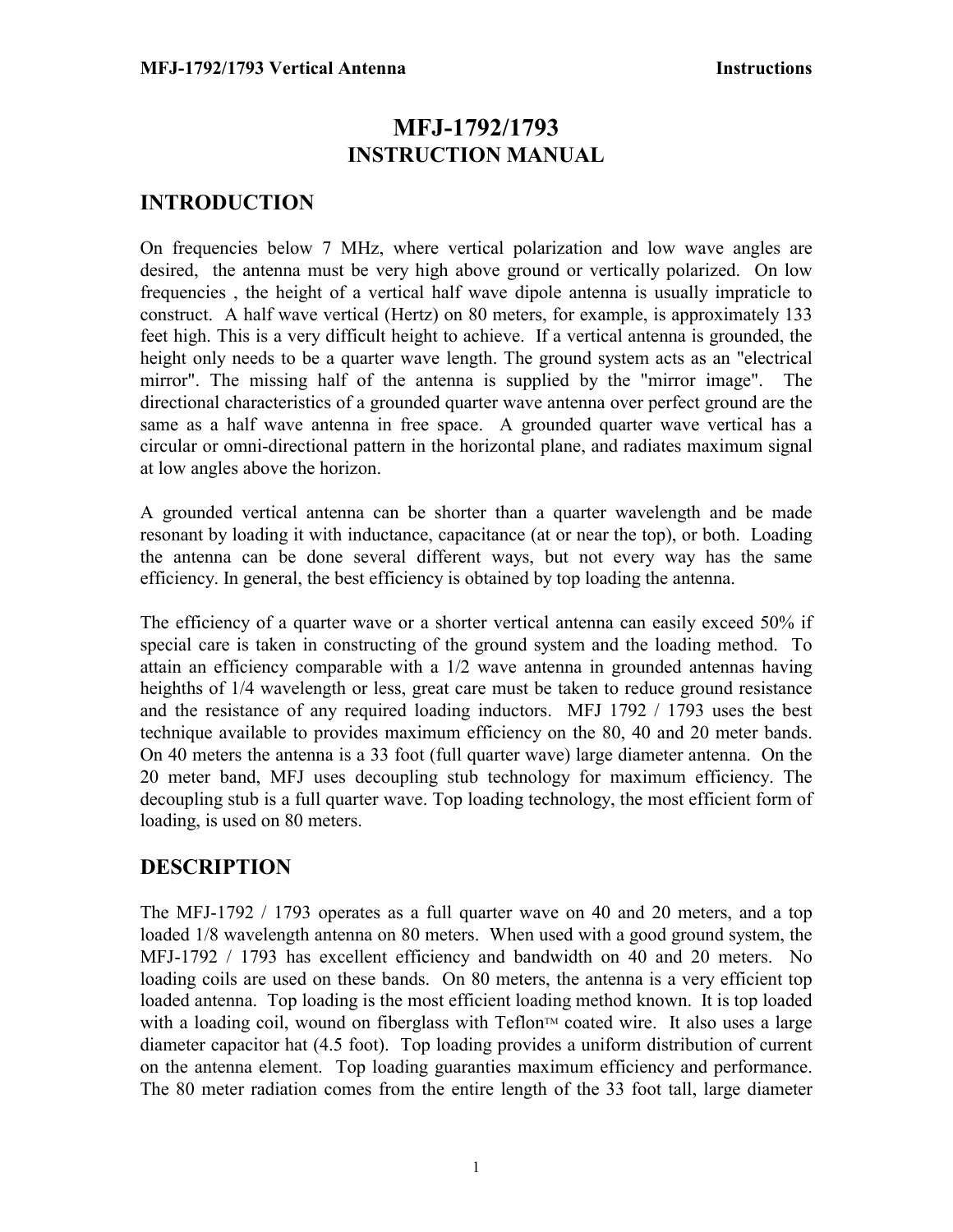aluminum tubing. The antenna has a swivel base to allow easy mounting and access to the top for tuning the 80 meter band. The swivel base is constructed with heavy duty aluminum plate, and a large diameter, super strong, solid fiberglass insulator. The antenna can be mounted on a short mast with 2" maximum diameter. MFJ supplies U-Bolts for use with 1.5" maximum diameter masts. You can buy your own 2" diameter U-Bolts and install them in the holes provided on the base swivel mount. Since the antenna is 35 feet tall it requires guying. Guying anchors and guy lines are not supplied with the antenna. For best results, non-conductive marine type nylon cords can be used.

## **BANDWIDTH, SWR, AND POWER HANDLING**

- The 40 meter band has a very wide bandwidth *(approximately 800 KHz)*. The entire band is covered at less than 1.5:1 SWR.

- The 80 meter band is top loaded with a high-Q loading coil. The SWR on this band is very low (less than 1.4:1). The bandwidth is approximately 80 KHz at 2:1 SWR points. An L-network at the feed point on the base of the antenna ensures the lowest SWR.

- The 20 meter band has a very low SWR *(less than 1.4:1)*. The bandwidth is approximately 300 KHz. The 20 meter operating frequency is easily adjusted by increasing or decreasing the length of the decoupling stub at the bottom of the antenna.

MFJ- 1792/1793 is capable to of handling full legal PEP power as follows:

| <b>BAND</b> | SSB  | CW.  |
|-------------|------|------|
| 80 meter    | 1500 | 1500 |
| 40 meter    | 1500 | 1500 |
| 20 meter    | 1500 | 1500 |

## **SAFETY PRECAUTIONS:**

## **1.) THIS ANTENNA IS AN ELECTRICAL CONDUCTOR**

**2.) ANY CONTACT BETWEEN THE ANTENNA, FEEDLINE OR SUPPORTING STRUCTURE AND POWER LINES WILL RESULT IN DEATH OR SERIOUS INJURY.**  *FOR SAFETY PLEASE:*

 **1.) DO NOT INSTALL THIS ANTENNA WHERE THERE IS ANY POSSIBILITY OF CONTACT WITH UTILITY LINES.** 

 **2.) DO NOT LOCATE THE ANTENNA SUPPORT WHERE IT CAN CONTACT POWER LINES IN THE EVENT OF MECHANICAL FAILURE OR ACCIDENT.**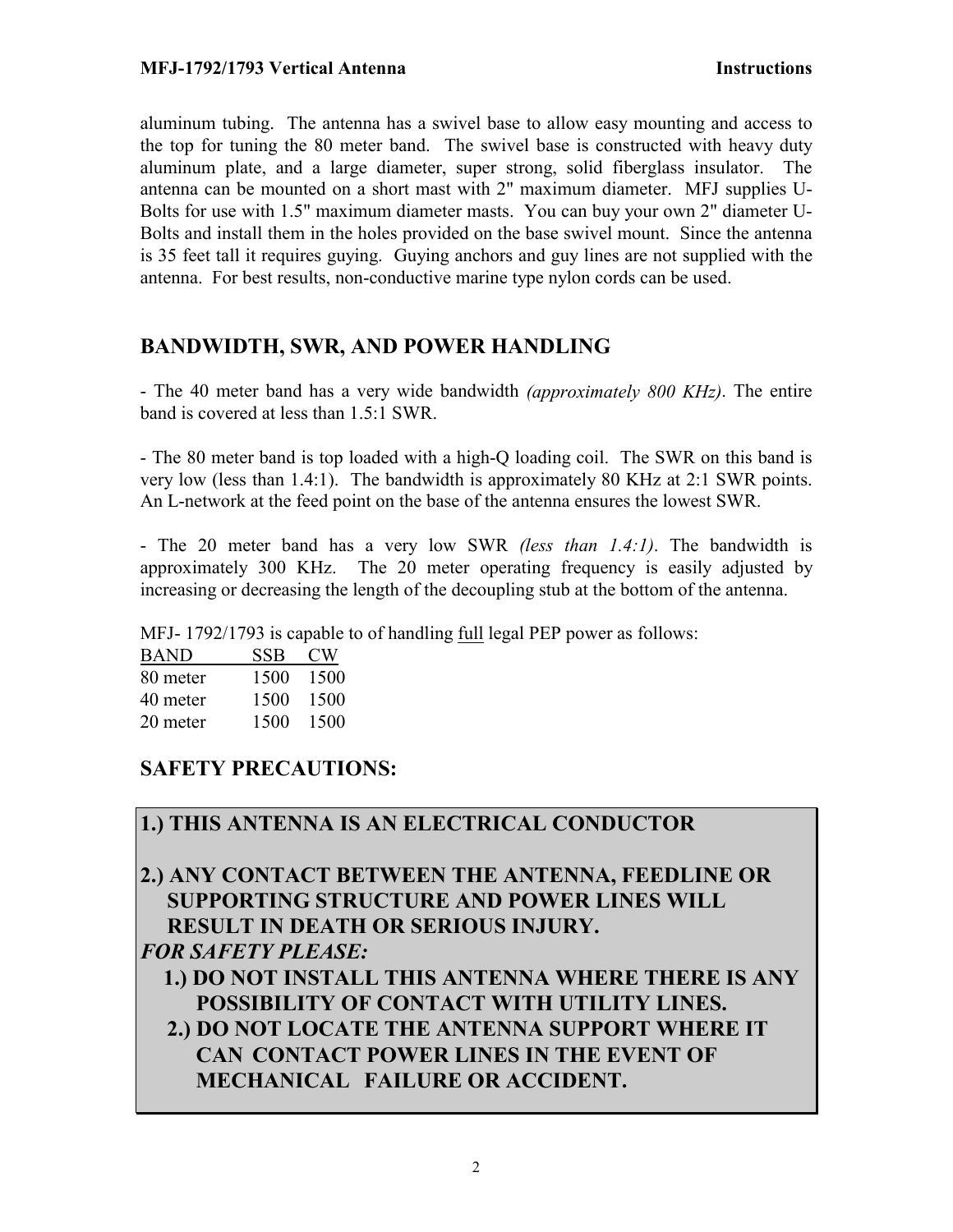## **3.) FOLLOW THE GUIDELINES FOR ANTENNA INSTALLATION AS RECOMMENDED BY THE US CONSUMER PRODUCT SAFETY COMMISSION.**

## **CHOOSING A LOCATION FOR THE ANTENNA**

The ideal antenna mounting location is an open area more than 70 feet away from other large conducting objects or antennas. If such a location is **not** available, the *least obstructed* location should be selected.

This antenna should be mounted on a rigid support. The mounting U-Bolts are supplied with this antenna. The antenna accepts masts between one and 1.5 inches outside diameter. Additional holes in the base mount of this antenna will accept mast clamps up to 2" OD. Soft or thin wall masts should not be used to mount this antenna to any supporting structure.

The MFJ-1792 / 1793 will perform quite well in ground mounted installations with a good ground system of either welded mesh wire fence or 8 or more 33 foot long (or longer) radials. The antenna can be mounted a few feet above level with ground plane drooping down until it reaches the ground. If the antenna is ground mounted, it **MUST** be surrounded with a protective non-metallic fencing. This will increase the safety and lessen the likelihood of damage to the antenna.

## **GROUNDING**

Unlike some other verticals, this antenna requires an RF ground system. However, it is a good idea to have some sort of earth connection to avoid lightning damage to station equipment and to improve operator safety. The feedline's shield should be grounded at the entrance point of the building *before* it reaches the operating position. Failure to do so can result in lightning damage to the equipment.

Grounds should consist of a solid copper rod driven into the soil (at least 6 feet deep). Never use woven flexible braiding for ground connections unless *absolutely necessary*. Braiding has a very high resistance to both RF and lightning. Copper flashing , wide copper foil, or large gauge solid copper wires are the proper materials for use in RF and lightning grounding applications.

The use of an in-line coaxial lightning arrestor will only offer a minimal improvement in lightning protection. The best method of protecting the station equipment is to disconnect the feedline outside the building or, at the minimum, use a switch to disconnect and ground the feedline.

## **MAINTENANCE**

Your antenna is constructed of heavy duty non-corrosive materials and should withstand normal climates for many years. The use of some type of coaxial connector moisture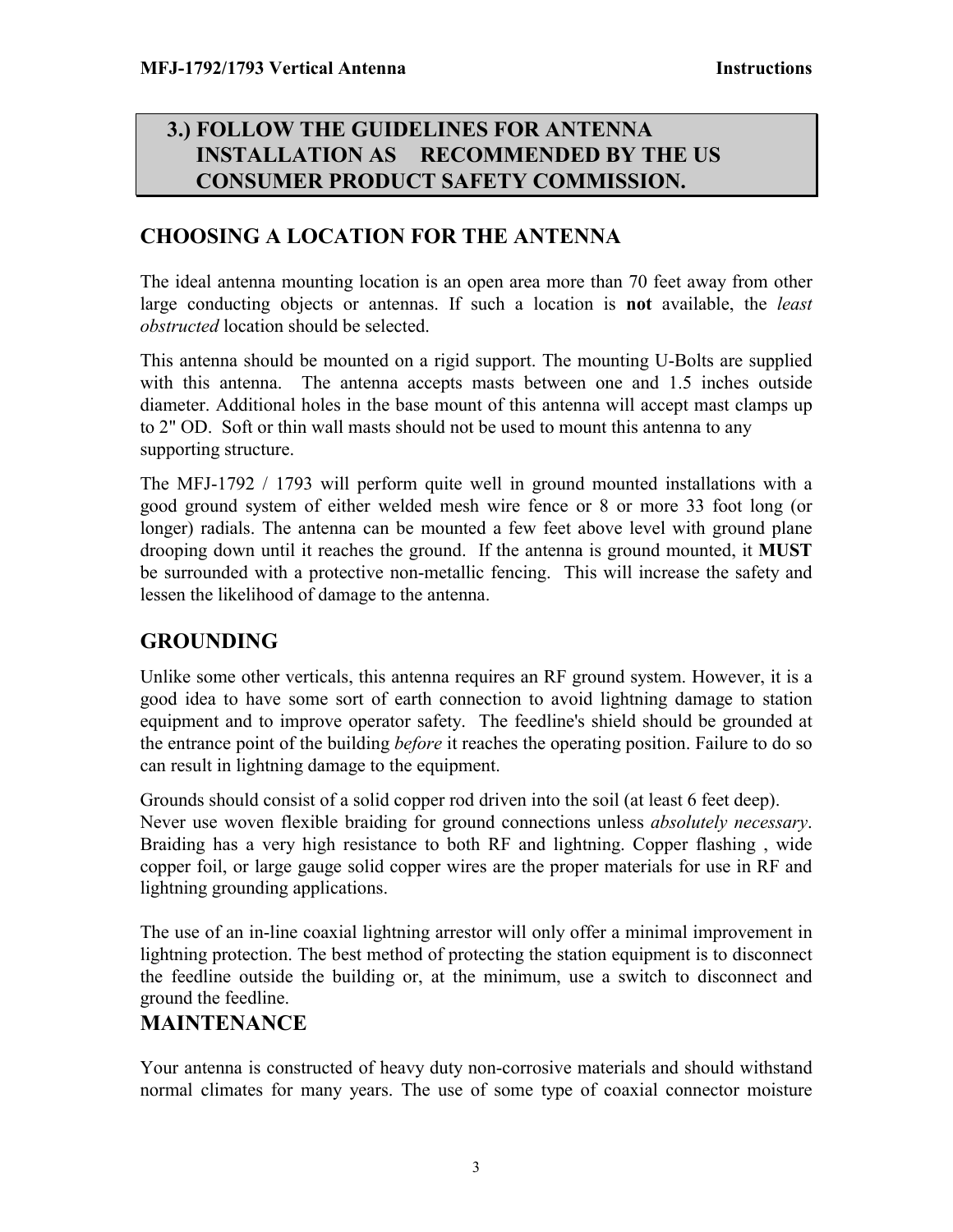protection is recommended at the bottom coax connection and also around the matching network feed point, especially in coastal areas where salty mist is commonplace.

GE makes a pure silicone grease called "SILICONE DIELECTRIC COMPOUND" that can be applied SPARINGLY to the threaded area of the female connector. This compound, or even a clear silicone heat sink compound, will prevent moisture from entering the connector through the threads and protect the connector from corrosion. THIS IS THE SAME TYPE OF SEALER THAT COMMERCIAL ANTENNA INSTALLERS AND CATV COMPANIES USE WITH GREAT SUCCESS.

A less desirable but adequate sealer is the automobile seam sealer commonly sold as "coax seal". It is a pliable black sealing compound.

When installing any coax sealer, NEVER completely cover the barrel of the coax connector. The sealer should ONLY be placed near the junction of the threaded part of the chassis connector and the knurled area of the male connector. This will leave the bottom of the male connector's outer sleeve open and permit the connector to "breathe" so it does NOT collect moisture!

## **WARNING:**

- **Keep this antenna out of reach of adults, children, and animals.**
- **Any contact with this antenna while transmitting will cause severe RF burns and voltages that kill.**
- **Never place this antenna close to electric power lines or utility wires.**

## **Tools and Time Required for Assembly**

The estimated assembly time for this antenna is two to three hours. An additional one hour is required to adjust the antenna on all the bands.

## *The required tools are:*

1/4" standard screwdriver 3/8" open end wrench ( if you purchased the 1793 ) 5/16" nut driver 7/16" nut driver 7/16" open end wrench Large wire cutters #1 or #2 Philips screwdriver Eye protection Flat ground or at least 3 saw horses.

## **SAFETY PRECAUTIONS!!**

### **1.) THIS ANTENNA IS AN ELECTRICAL CONDUCTOR. 2.) ANY CONTACT BETWEEN THE ANTENNA, FEEDLINE OR SUPPORTING STRUCTURE AND POWER LINES WILL RESULT**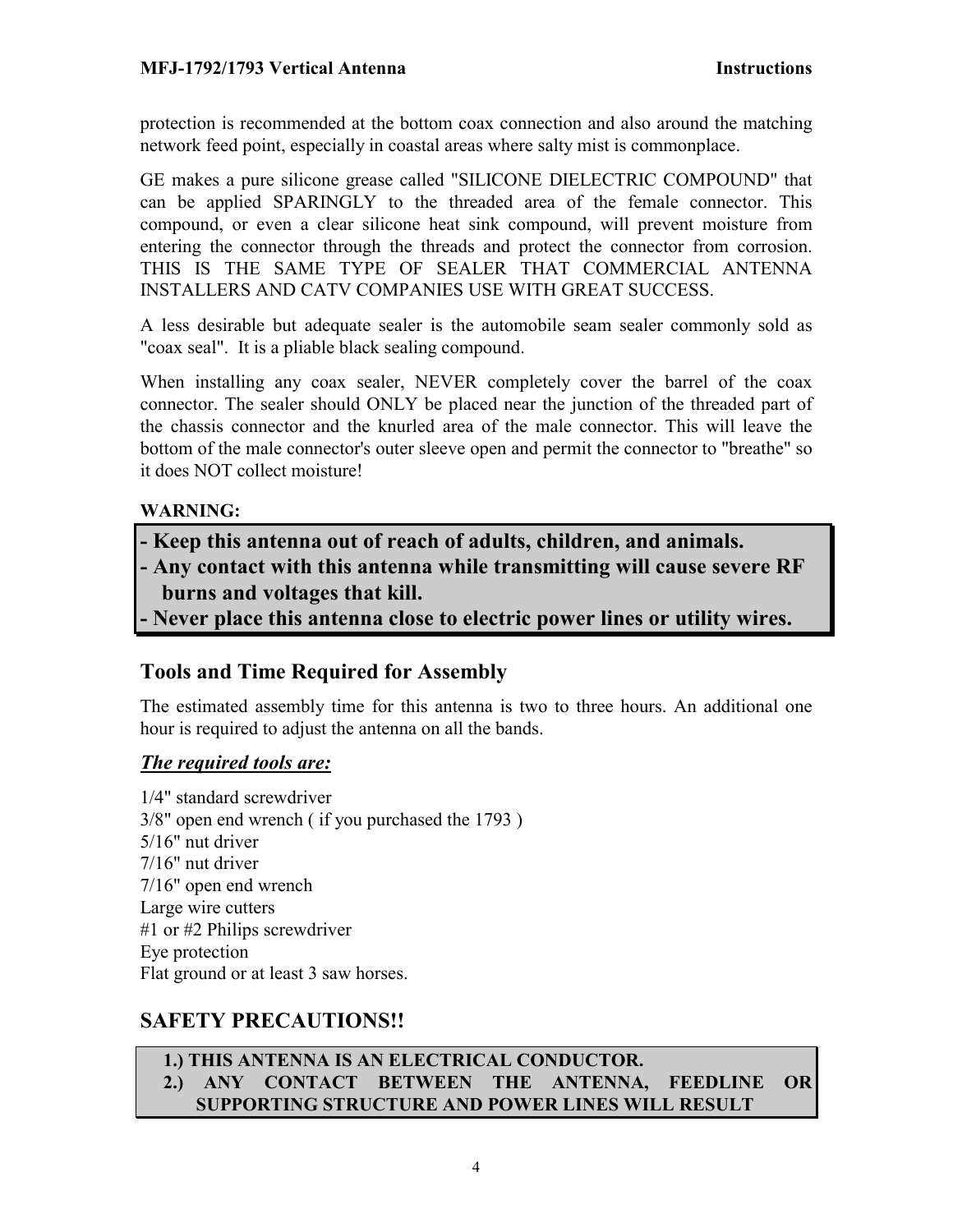### **IN DEATH OR SERIOUS INJURY.**

## *FOR SAFETY PLEASE:*

- **1.) DO NOT INSTALL THIS ANTENNA WHERE THERE IS ANY POSSIBILITY OF CONTACT WITH UTILITY LINES.**
- **2.) DO NOT LOCATE THE ANTENNA SUPPORT WHERE IT CAN CONTACT POWER LINES IN THE EVENT OF MECHANICAL FAILURE OR ACCIDENT.**
- **3.) FOLLOW THE GUIDELINES FOR ANTENNA INSTALLATION AS RECOMMENDED BY THE US CONSUMER PRODUCT SAFETY COMMISSION.**

## **MFJ-1792 PARTS LIST**

- One 1 1/2" x 6' 6061-T6 Aluminum tubing
- One 1 3/8" x 6' 6061-T6 Aluminum tubing
- Two 1 1/4" x 6' 6061-T6 Aluminum tubing
- One 1 1/8" x 6' 6061-T6 Aluminum tubing
- One 1 1/8" x 55" 6061-T6 Aluminum Tubing
- Two 1 3/8" x 1' 6061-T6 Aluminum Couplers
- One 1 1/4" x 1' 6061-T6 Aluminum Coupler
- Three 3/8" threaded rods (one 55", and two 6') for 20 meter element
- One fiberglass 80 meter loading coil assembly with 7 x 27" spokes
- One Angle Bracket to support 20 meter element
- One fiberglass 1 1/4" x 16" solid rod for base mounting
- One Aluminum base mount with matching coil on fiberglass form (attached)
- Two Aluminum guy wire mounts
- Three bags of hardware; including:

### **HARDWARE BAG #1**

- [ ] Nine Hose Clamps
- [ ] Two Guy Wire Mounts and Clamps
- [ ] Three U-Bolt Kit For 1 1/2" Mast

## **HARDWARE BAG #2**

- [ ] Eight 1/4-20 x 1 3/4" Bolts
- [ ] One 1/4-20 x 2" Bolt
- [ ] Seven 6-32 x 1/4" Pointed Screws
- [ ] One 10-32 x 1 3/4" Screw
- [ ] One 10-32 Nut
- [ ] One 1/4" Id Spacer
- [ ] Nine 1/4-20 Nuts
- [ ] Nine 1/4" Split Washers
- [ ] Two 6-32 Nuts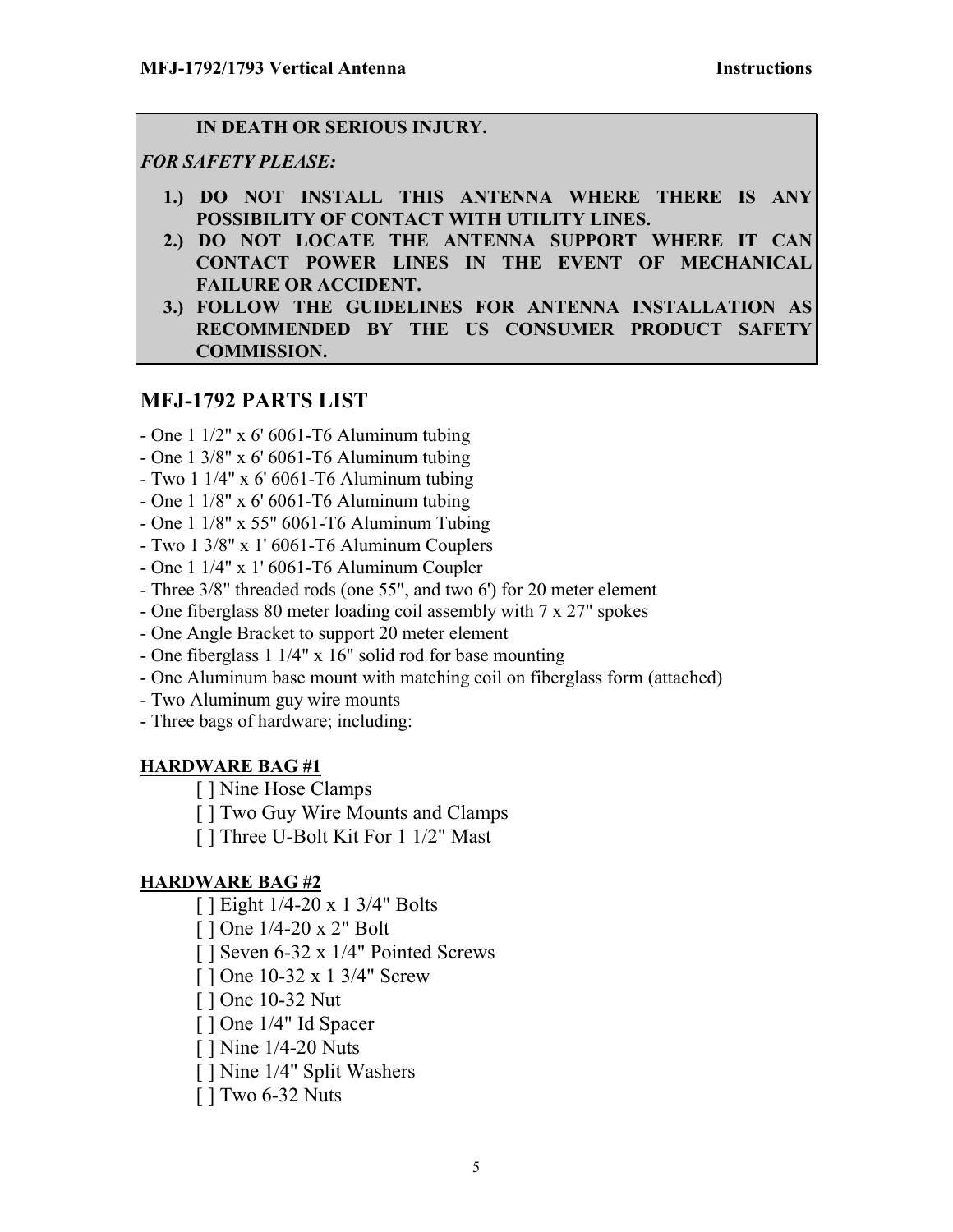### **HARDWARE BAG #3 (20 METER KIT - for 1793 only)**

- [ ] Two 3/16" Id x 1" Aluminum Couplers
- [ ] Three L-Brackets
- [ ] Three 4.5" x 3/4" Fiberglass Insulators
- [ ] One Triangular Support Bracket
- [ ] Nine 6-32 x 1/2" Screws
- [ ] Four 6-32 x1/4" Pointed Screws
- [ ] Nine 6-32 Nuts
- [ ] Two 10-32 Nuts
- [ ] Three Hose Clamps

# **ASSEMBLY AND INSTALLATION PROCEDURE**

*IF YOU DID NOT PURCHASE OR DO NOT WISH TO INSTALL THE 20 METER ELEMENT, SKIP SECTIONS 13 THROUGH 16, 22 AND 23.*

### *WARNING! You can be killed if the antenna, feedline, or the equipment used to install the antenna accidentally contacts any utility lines. Never install an antenna near power lines!*

- **1.** Be especially careful while moving or installing this antenna. This antenna is bulky enough to cause a loss of balance if handled by an inexperienced person, or if a capacitance spoke accidentally becomes snagged on a gutter, a tree limb, or any other object.
- **2.** Mount the antenna in a location completely out of reach, or protect it with a non cunductive fence. The ends of the capacitance spokes and other parts of the antenna can cause eye injury, serious RF burns, or both.
- **3.** Be sure the mast is sturdy enough to support more than 20 pounds of weight and a wind load of approximately 3 square feet.

## **NOTE: WEAR SAFETY GLASSES WHENEVER WORKING ON OR NEAR THIS ANTENNA.**

*During assembly please refer to the figures listed in the following steps as well as the figures on the inside front cover.*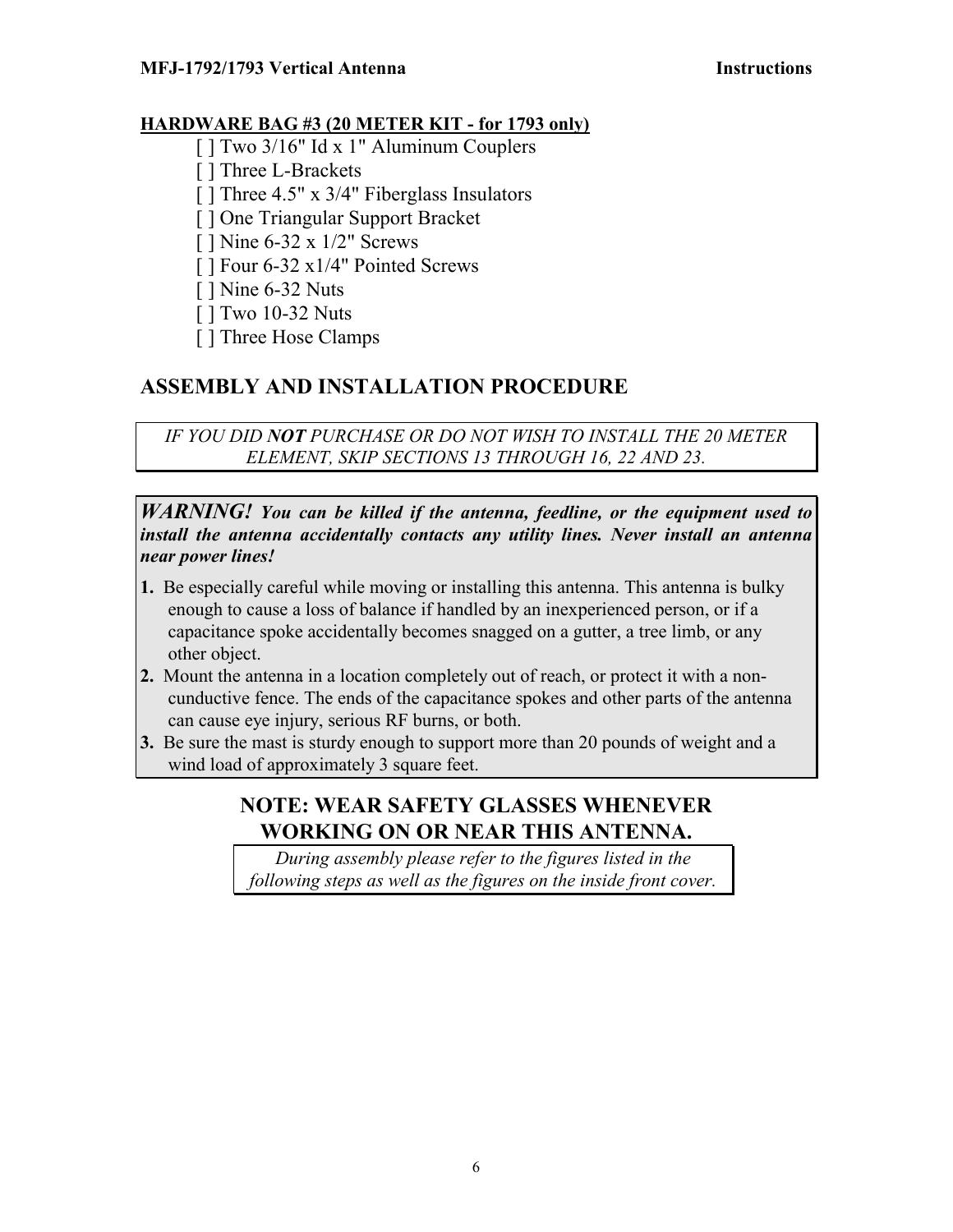**NOTE:** This antenna can be mounted on ground or roof level mounts only!

1- Prepare a ground-level mounting mast that will permit easy initial testing and adjustment. Set up stable supports (table, saw horses etc.). Also a flat ground can be used.

2- Sort out parts you have unpacked into groups of similar parts. Be sure all parts are available.

3- After examining the antenna parts, gather the tools needed for basic assembly. At the minimum these consist of**:**

- #1 Philips screwdriver for capacitance spokes screws.
- #2 Philips screwdriver for other 6-32 and 10-32 screws.
- 1/4" standard screwdriver or 5/16" nut driver for hose clamps.
- 3/8" wrench for the stub nuts.
- Two 7/16" open end wrenches or wrench and one nut driver for U-bolts and coupling bolts.
- Large wire cutter for trimming capacitance spokes.
- Safety glasses.

4- Insert End B of Tube 2 into End B of Tube 1. Line up the holes. Bolt tubes together with a  $1/4$  - 20 x 1 3/4" bolt,  $1/4$  - 20 nut and split washer. Place and secure a hose clamp over the slit. *See Figure 1.*



5- Insert End B of Tube 3 into End A of Tube 2. Line up holes. Bolt tubes together with a  $1/4 - 20 \times 13/4$ " bolt,  $1/4$ - 20 nut and split washer. Place and secure a hose clamp over the slit. *See Figure 1.* 

6- Slide a guy wire clamp and guy wire mount over the end of Tube 3, and set them on End B of Tube 3.

7- Slip End B of Coupler 2 over End A of Tube 3. Line up holes. Bolt tube andcoupler together with a 1/4 - 20 x 1  $3/4$ " bolt,  $1/4$  - 20 nut and split washer. Place and secure a hose clamp over the slit. *See Figure 2.* 

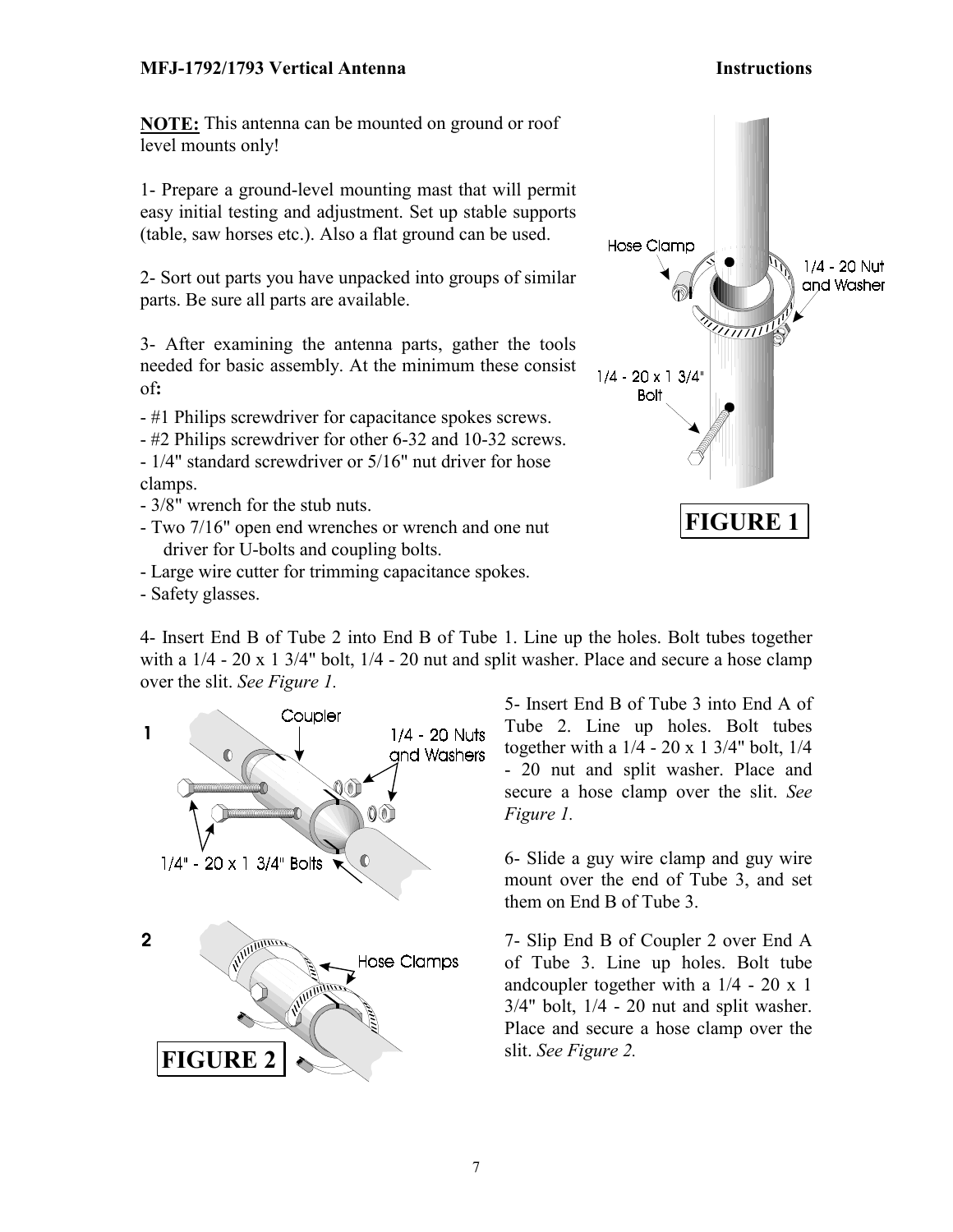8- Insert End B of Tube 4 into End A of Coupler 2. Line up holes. Bolt tube and coupler together with a  $1/4 - 20 \times 13/4$ " bolt,  $1/4 - 20$ nut and split washer. Place and secure a hose clamp over the slit. *See Figure 2.* 

9- Insert End B of Tube 5 into End A of Tube 4. Line up holes. Bolt tubes together with a  $1/4 - 20 \times 1$  3/4" bolt,  $1/4 - 20$  nut and split washer.

10- Slide a guy wire clamp and guy wire mount over Tube 5 and place them above the  $1/4 - 20 \times 1$  3/4" bolt at end B of Tube 5. Place and secure a hose clamp over the slit. *Refer to Figure 1.*

11- Slip End B of Coupler 3 over End A of Tube 5. Line up holes. Bolt tubes together with a  $1/4 - 20 \times 13/4$ " bolt,  $1/4 - 20$  nut and split washer. Place and secure a hose clamp over the slit. *See Figure 2.*

12- Insert End B of Tube 6 into End A of Coupler 3. Line up holes. Bolt tube and coupler together with a  $1/4 - 20 \times 13/4$ " bolt,  $1/4 - 20$ nut and split washer. Slide and secure a hose clamp over the slit. *See Figure 2.* 

## **NOTE: Steps 13** - **16, 22 and 23 are for 1793 assembly only !!**

13- Assemble insulators to L brackets using 6-32 x 1/2" screws and 5/16" hex nuts. *See Figure 4.*

14- Assemble Aluminum couplers using 6-32 x 1/4" screws. *See Figure 4.* 

15- Next Assemble the 20 meter element *parallel* to the main antenna as follows**:** 

Couple the two 6' rods together using one of the Aluminum couplers. Slide one insulator assembly over the top section and 2 others over the bottom one. Couple the bottom section (the one with two insulators) to the 55" threaded rod. *See Figure 3.*



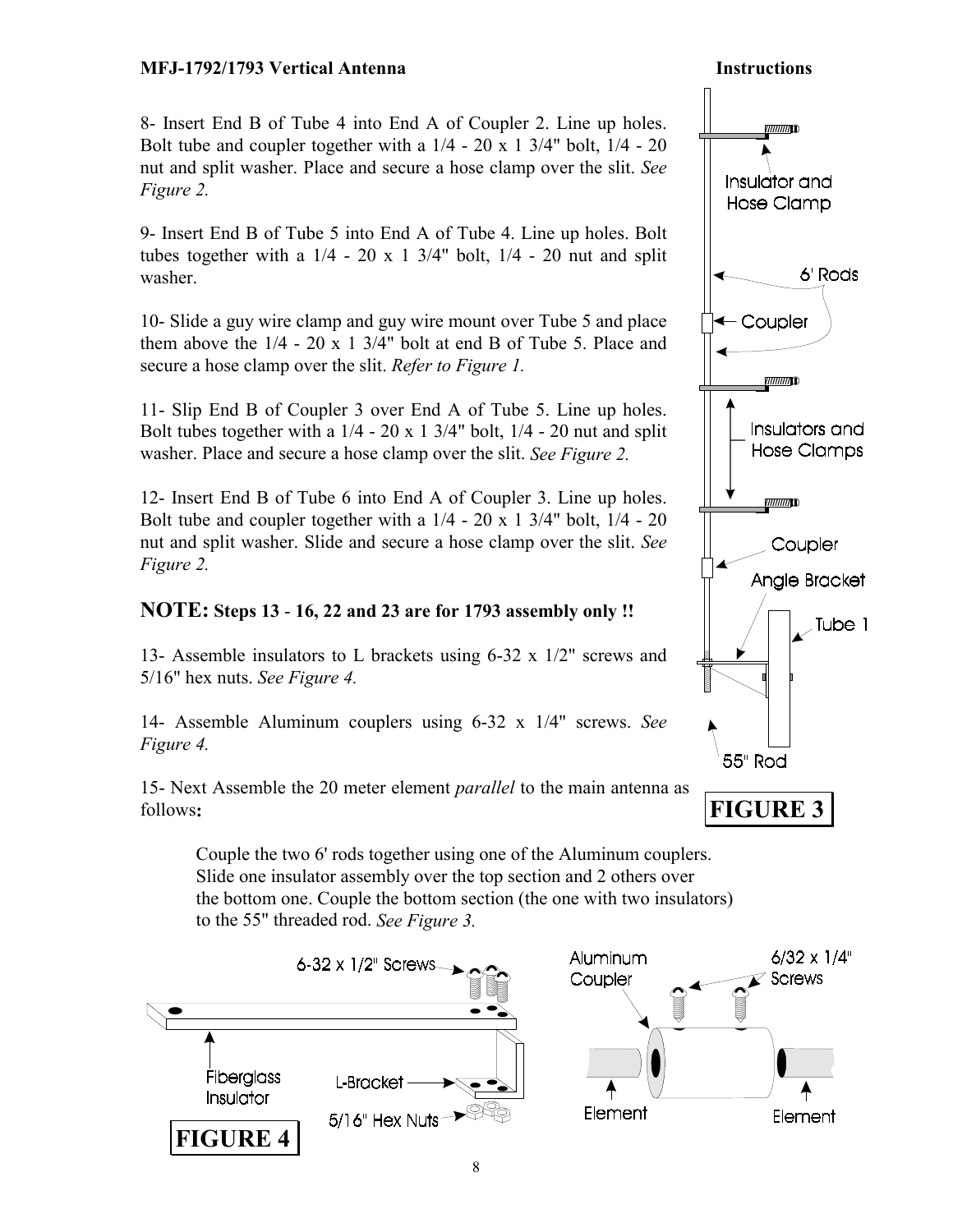### 16- Screw a #10 nut over the threaded rod. Slide the threaded end of the 55" rod through the triangular support bracket with the angle pointing down. Thread another #10 nut over the rod to sandwich the bracket between the two nuts. Refer to Figures 4 and 5. (**NOTE: Do not** attach angle bracket to Tube 1 yet, it will be installed later.)

17- Mount the matching network to the base mount by inserting the 6-32 x 2 1/4" screws into the provided holes then threading a 6-32 nut over both of them. *See Figure 6.*

18- Line up End A of the fiberglass rod with the 1/4" holes in the U-channel of the Aluminum base mount. Bolt End A of the fiberglass rod to the U-Channel with a 1/4 - 20 x 1 3/4" bolt, 1/4 - 20 nut, 1/4" spacer, and a split washer.

### **NOTE:** *Use the 1/4" spacer between the fiberglass rod and mount wall as shown in Figure 7.*

19- Insert 2 U-bolts in the base mount designated holes. Thread 1/4 - 20 nuts and split washers over them. See figure iside front cover.

20- Insert End B of Coupler 1 into End A of Tube 1. Insert the solid fiberglass rod into Coupler 1. Line up holes. Bolt tube, coupler, and rod together with a 1/4 - 20 x 2" bolt, 1/4 - 20 nut and split washer (*Refere to Figure 1 for an example of tube insertion*).

*Do not secure this bolt yet if you are planning to install the 20 meter element !*





21- Place a hose clamp over end A of Coupler 1. **Do not attach the solder lug of the feedline,** as shown in Figure 6**, at this time!** 

22- With the help of another person, lay the 20 meter element parallel to the antenna. Insert the 1/4 - 20 x 1 3/4" bolt through the 1/4" hole in the triangular support bracket of the 20 meter element and secure bolt. *See Figure 5*. 23- Attach the 20 meter element to the antenna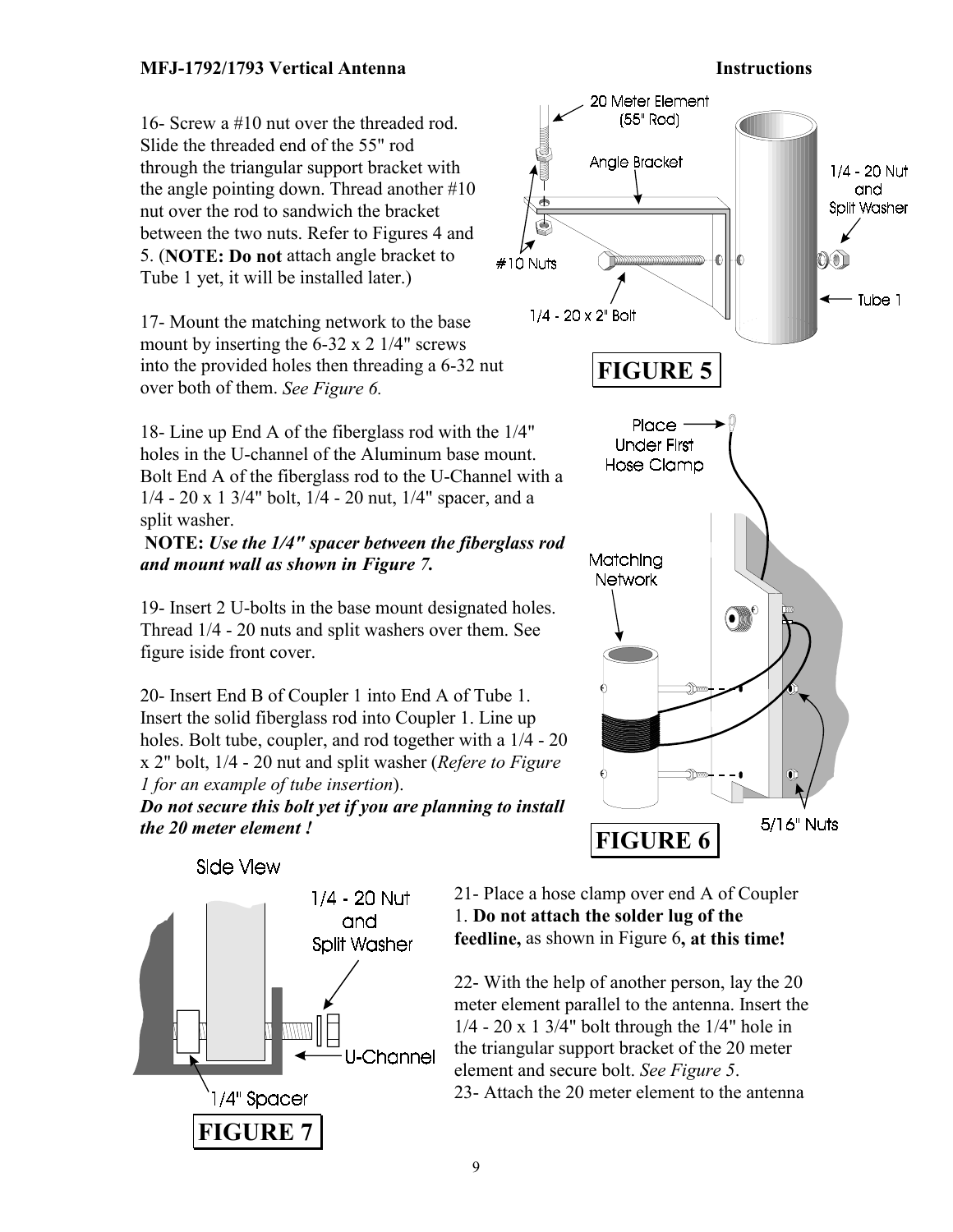### **MFJ-1792/1793 Vertical Antenna Instructions** using hose clamps over the L-brackets. Secure hose clamps. *See figure inside front cover and figure 3.* C & G Olin Or Wie 24- Place guy wires on guy wire  $A =$  Heighth of mounts. Make sure the guys are nonwire mount conductive and long enough to reach their attaching ground position when antenna is up. Use the formula:  $C = \text{SORT} (A^2 + B^2)$  to estimate the length of the wire. **Add** a few extra feet to your calculation to be on the safe side. *See Figure 8.*  $B =$  Distance from base to ground posistion  $C = \sqrt{(A^2 + B^2)}$ **FIGURE 8**

**NOTE: It is possible to use a single set of guy lines to secure this antenna. This set of guy lines can be placed on top of either the hose clamp or the 1/4 - 20 x 1 3/4" bolt of Tube 4 end B.**

25- Thread six 6-32 x 1/4" screws in the capacitor hat ring on the loading coil assembly. *Do not tighten them yet. See Figure 9.*

**IMPORTANT: Do not use a high torque electric screwdriver to mount the capacitance spokes. The screw heads will be shredded off if too much torque is applied.** 

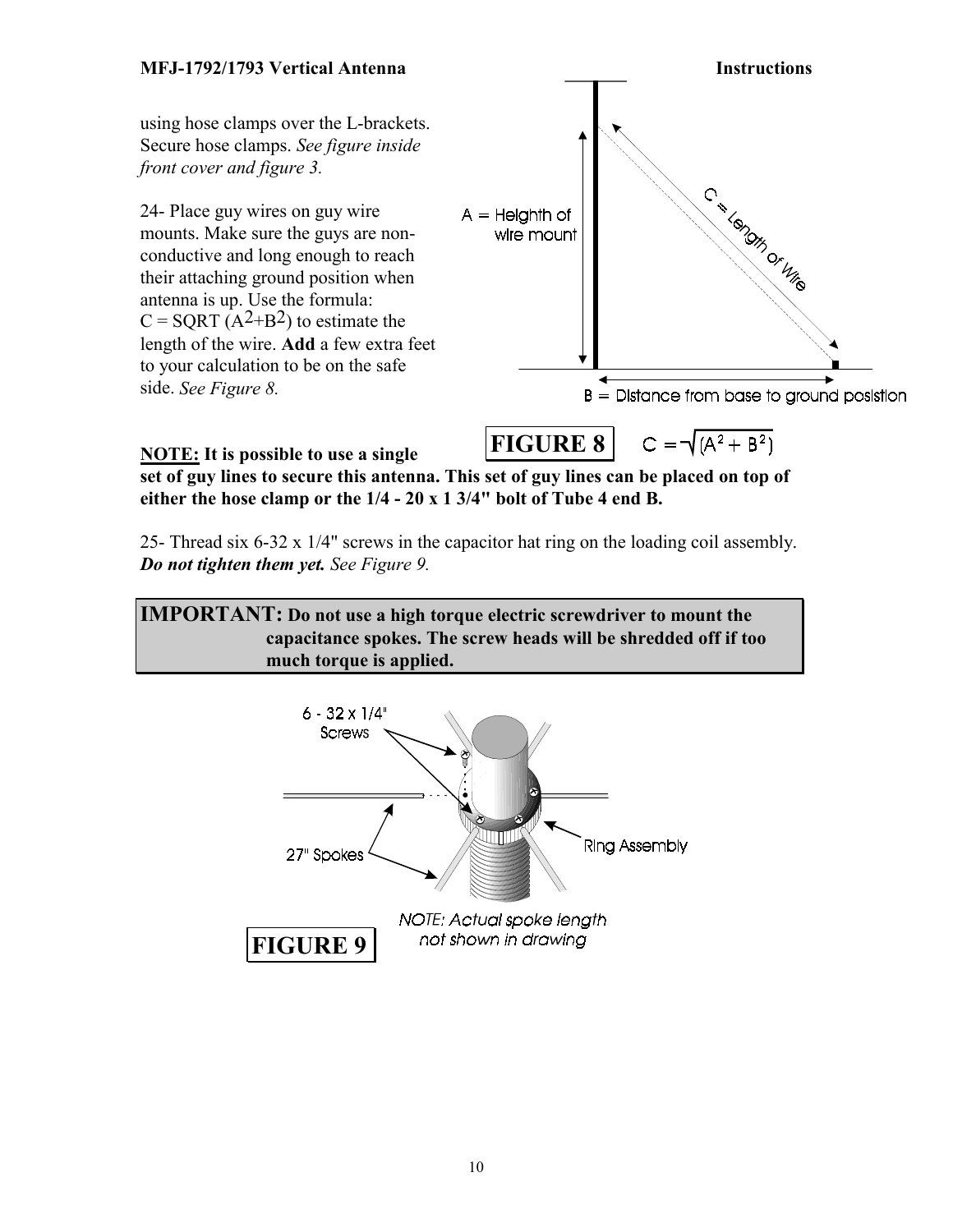26- Assemble the Loading coil assembly by placing six of the 27" long spokes into the ring assembly. Tighten the 6-32 x 1/4" screws until the spokes are snug. *See Figure 9.*

27- With the help of another person, move the antenna to the location of the ground pole. Place the swivel base mount over the ground pole, while the antenna is still laying on the ground, and tighten the U-bolts.

**WARNING:** *Do not allow the ground pole to pass beyond the edge of the base mount*.

## **RAISING THE ANTENNA**

## *WARNING: Be especially careful when moving or mounting this antenna. The weight and length of this antenna can cause a loss of balance if handled by an inexperienced person, or if a capacitance spoke accidentally becomes snagged on a gutter, a tree limb, or any other object.*

28- Attach two of the guy wire sets to their ground position. Use the third set as a pulling wire to help raise the antenna into position.

29- Insert the 10-32 x 1 3/4" screw into the hole provided on end A of Tube 6. Thread a 10-32 nut over the screw and tighten. This will help to secure the loading coil.

30- Slide a hose clamp over the top of the antenna. Insert the base of the 80 meter loading coil into end A of Tube 6 (1 1/8" tube). Place the solder lug under the hose clamp and secure it well. *Make sure that the Loading Coil is secured in place***!** 

## *WARNING:* **DO NOT TRY TO LIFT THE ANTENNA BY YOURSELF !! GET HELP FROM AT LEAST ONE OTHER PERSON. SERIOUS INJURIES OR DEATH CAN RESULT IF THIS ANTENNA FALLS ON YOU !!**

31- *With the help of at least one other person.* Start walking the antenna in a straight line toward the base, while the other person pulls in the same direction with the third guy wire set. When the antenna is completely up, the two sets of guy wires will be almost snug. Hold the antenna base while the other person fastens the third guy wire in place.

## **NOTE: DO NOT SECURE GUY LINES COMPLETELY AT THIS TIME !!**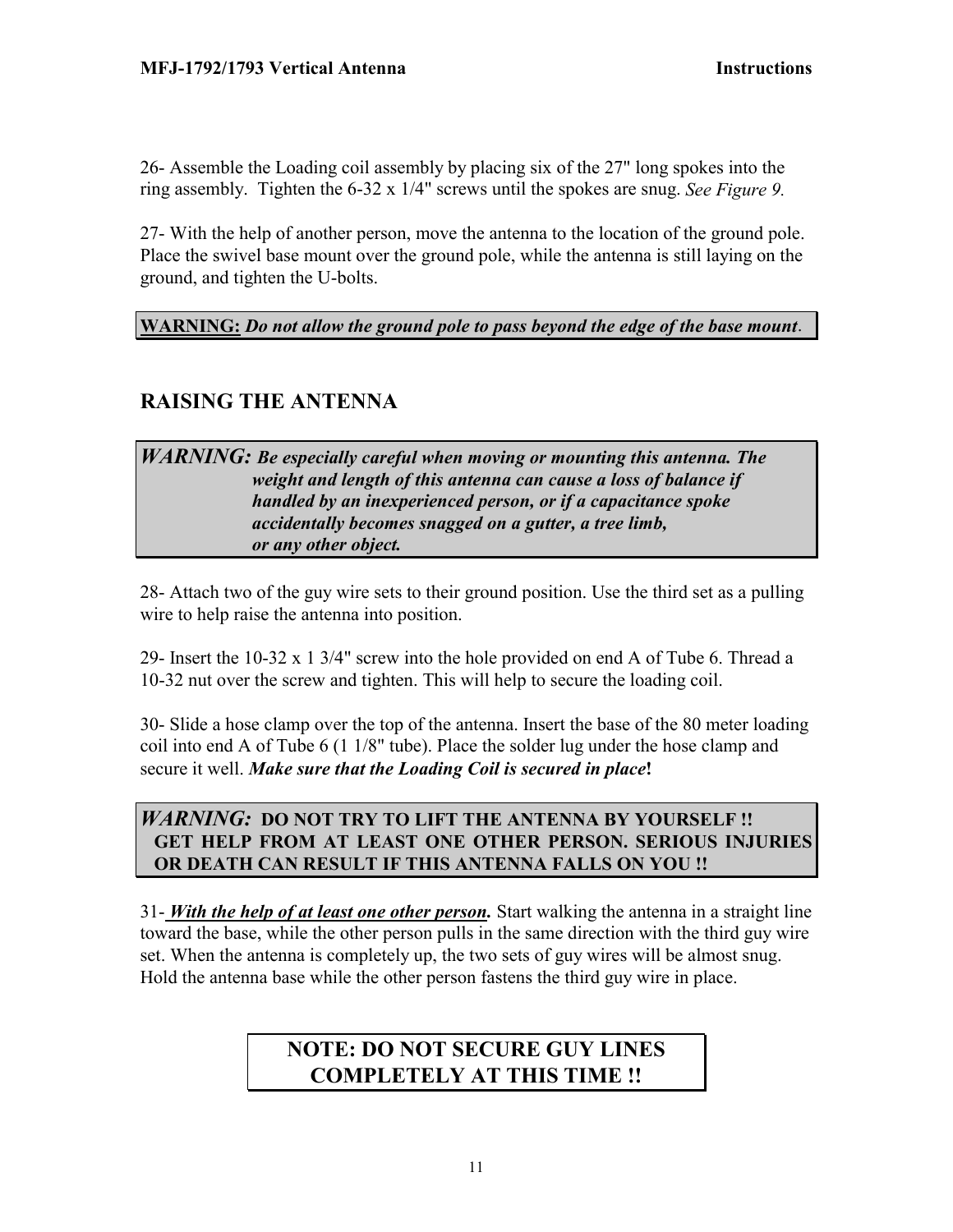32- Secure Antenna to the base mount, by placing a U-bolt Saddle Clamp between the fiberglass solid rod and the Aluminum wall. (see inside front cover) Line up the Saddle Clamp with the 1/4" holes. Insert the U-Bolt through. Thread two 1/4" - 20 nuts and split washers onto the U-bolt. Secure the U-bolt and the bottom 1/4"- 20 bolt. 33- Straighten up the antenna, and secure guy wires (*not permanently)*. Make the grounding connection necessary.

34- Place the solder lug of the feedline under the Coupler 1 hose clamp at the base of the antenna and tighten the hose clamp. *See Figure 6.*

35- Antenna assembly is completed now, it can be tested using a transceiver on low power or with an analyzer such as the MFJ-249, or the MFJ-259, then fine tuned before mounting it permanently.

## **TUNING THE ANTENNA**

Measure and record the frequency on which the lowest SWR occurs for the 80, 40 and 20 meter bands. The MFJ-1792 is tuned for lowest SWR either at the lower frequency of each band or slightly below.

**NOTE:** Make sure to disconnect the connection to the matching network before lowering the antenna to tune the 80 or 40 meter bands. Failure to do so will damage the matching network feed wire !!!

#### **40 Meter Band:**

 **The MFJ-1792 generally does not require tuning on the 40 meter band**. This antenna covers the entire 40 meter band with very low SWR. However, the location and the ground system may cause the antenna to slightly detune. Retuning the antenna can be accomplished by sliding Tube 5 into Tube 4 to decrease or increase the length of the radiator, which in turn increases and decreases the frequency respectively. Use the information below for your adjustment.

40 m: 1' of length equals *approximatly* 200 KHz

### **80 Meter Band:**

80 meter bands has narrower bandwidths. It should be tuned to the most desired section of the band by shortening one or more spokes in the capacitance hat (from the inner side) according to the information given below.

80 m: 1" trimmed off a spoke equals *approximately* 10 KHz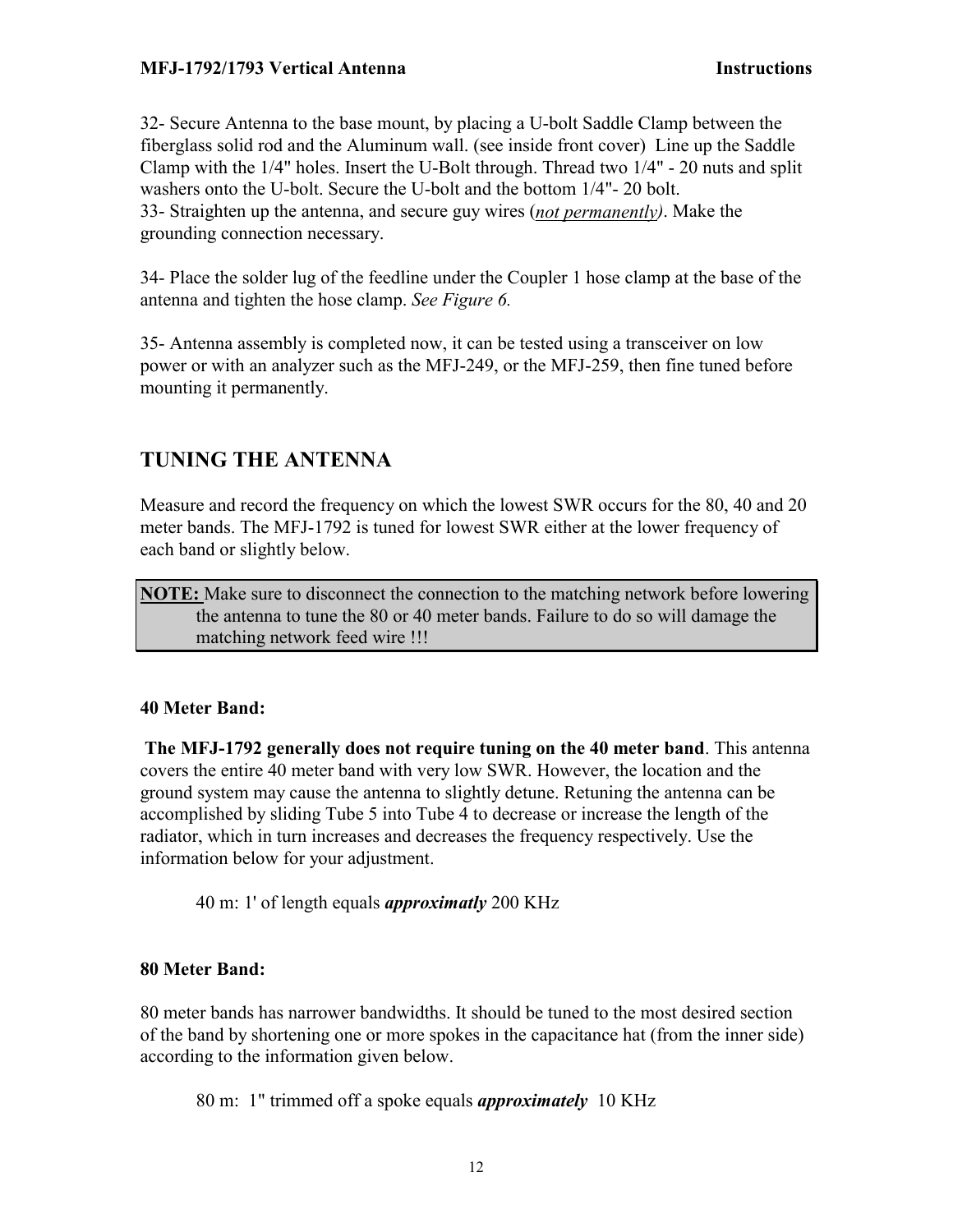*WARNING:* **shortening the spokes from the looped end will affect the performance of the antenna and degrade its power handling capabilities** 

**If the resonant frequency on 80 meter is lower than your equipment can detect, take one spoke off the capacitance hat to raise the resonant frequency. Measure the resonant frequency again. Estimate the approximate resonant frequency as if the spoke was in place using the information above.** 

*Example: The antenna measured 3.47 MHz, the desired frequency is 3.95 MHz (less .05 MHz) for a difference of .43 MHz or 430 KHz. This would require the trimming of 43" from one spoke. Instead, cut 4.3 inches from all six spokes and measure the new resonant frequency. Assume the new resonant frequency is 3.82 MHz. A single spoke can now be trimmed 8" to adjust the antenna to resonance.* 

### **20 Meter Band**

The 20 meter band is tuned by lengthening or shortening the threaded portion of the stubs. This adjustment is very coarse. If frequency is too low with the stub element extension at minimum, the unthreaded end of the stub can be trimmed.

## **TECHNICAL ASSISTANCE**

If you have any questions that the manual does not answer, please contact MFJ Enterprises. You may call MFJ toll-free at 1-800-647-TECH (8324), FAX 1-601-323- 6551, or TELEX 53 4590 MFJ STKV. Outside the continental USA please call 601-323- 5869. Please have the model number, date of purchase, this manual and all additional information you can supply close by the telephone. This will help with any questions the technicians may have.

You can also send written correspondence to MFJ Enterprises INC., PO Box 494, Mississippi State, MS 39762. Send a complete description of your problem, an explanation of exactly how you are using your unit and a complete description of your station.

If you have any helpful suggestions, or find any errors in this manual, please drop us a note. Direct your comments to Attn.: Product Engineering at the above address. We appreciate your assistance and thank you for purchasing our products.